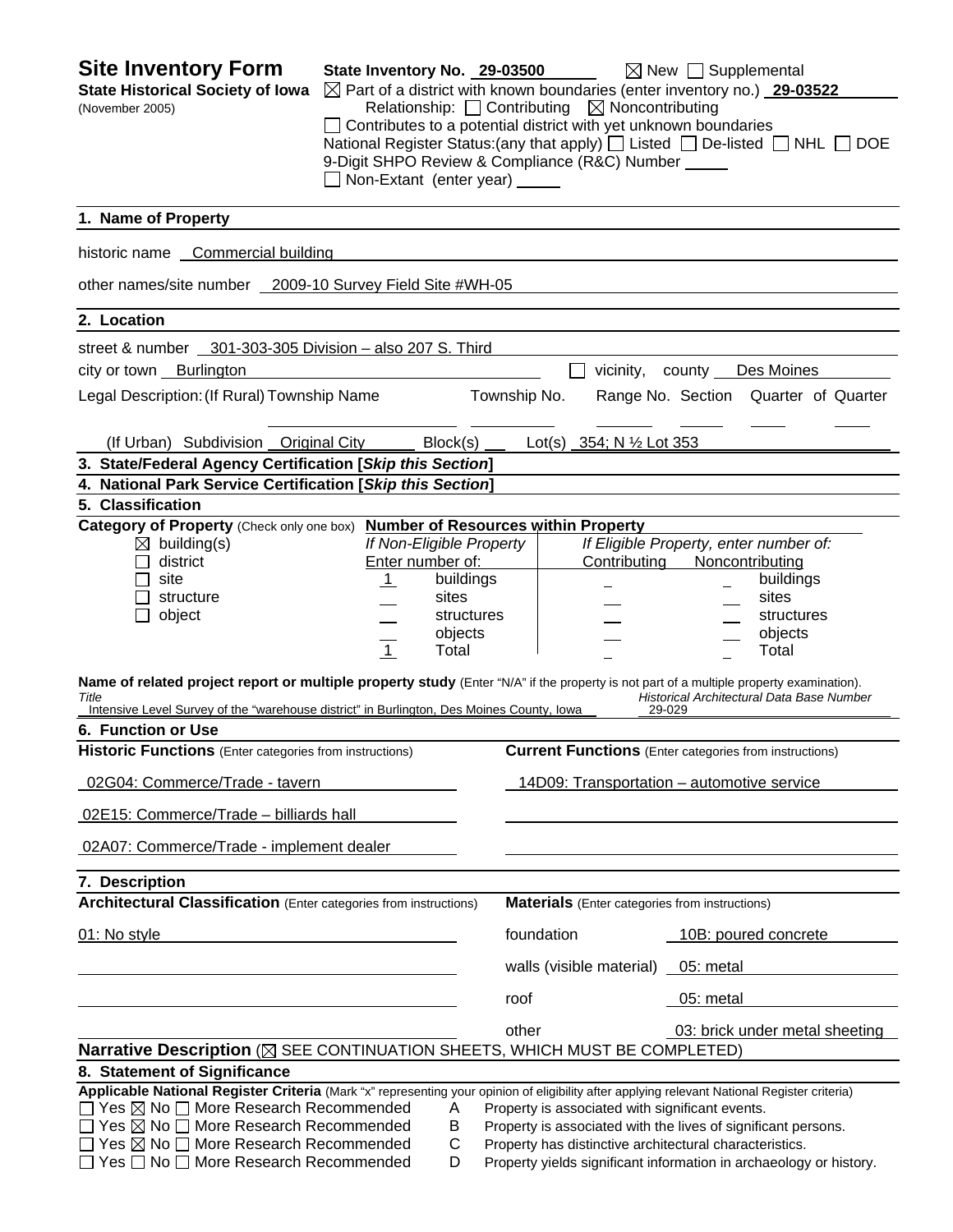| District Number 29-03522<br>City<br><b>Burlington</b><br><b>Criteria Considerations</b><br>$\Box$ A Owned by a religious institution or used<br>$\Box$ E A reconstructed building, object, or structure.<br>for religious purposes.<br>$\Box$ F A commemorative property.<br>B Removed from its original location.<br>□ G Less than 50 years of age or achieved significance within the past<br>ΙI<br>C A birthplace or grave.<br>50 years.<br>$\Box$ D A cemetery<br>Areas of Significance (Enter categories from instructions)<br><b>Significant Dates</b><br>Construction date<br>1890<br>$\boxtimes$ check if circa or estimated date<br>Other dates, including renovation<br>1970s<br><b>Architect/Builder</b><br><b>Significant Person</b><br>(Complete if National Register Criterion B is marked above)<br>Architect<br><b>Builder</b><br>Narrative Statement of Significance ( $\boxtimes$ SEE CONTINUATION SHEETS, WHICH MUST BE COMPLETED)<br>9. Major Bibliographical References<br>Bibliography $\boxtimes$ See continuation sheet for citations of the books, articles, and other sources used in preparing this form<br>10. Geographic Data<br><b>UTM References (OPTIONAL)</b><br>Zone<br>Easting<br>Northing<br>Northing<br>Zone<br>Easting<br>$\overline{2}$<br>3<br>4<br>See continuation sheet for additional UTM references or comments<br>11. Form Prepared By<br>name/title __ Steve Frevert, Volunteer<br>Rebecca Lawin McCarley, Consultant, Davenport, IA<br>organization Burlington Historic Preservation Commission<br>date 28 February 2010<br>street & number_ City Hall, 400 Washington Street<br>telephone 319-753-8158<br><b>Burlington</b><br>zip code 52601<br>city or town<br>state lowa<br>ADDITIONAL DOCUMENTATION (Submit the following items with the completed form)<br><b>FOR ALL PROPERTIES</b><br>Map: showing the property's location in a town/city or township.<br>1.<br>Site plan: showing position of buildings and structures on the site in relation to public road(s).<br>2.<br>Photographs: representative black and white photos. If the photos are taken as part of a survey for which the Society is to be<br>3.<br>curator of the negatives or color slides, a photo/catalog sheet needs to be included with the negatives/slides and the following<br>needs to be provided below on this particular inventory site:<br>Roll/slide sheet #<br>Frame/slot #<br>Date Taken<br>Roll/slide sheet #<br>Frame/slot #<br>Date Taken<br>Roll/slide sheet #<br>Frame/slot #<br>Date Taken<br>$\boxtimes$ See continuation sheet or attached <i>photo &amp; slide catalog sheet</i> for list of photo roll or slide entries.<br>$\boxtimes$ Photos/illustrations without negatives are also in this site inventory file.<br>FOR CERTAIN KINDS OF PROPERTIES, INCLUDE THE FOLLOWING AS WELL<br>Farmstead & District: (List of structures and buildings, known or estimated year built, and contributing or noncontributing status)<br>1.<br>2.<br>Barn:<br>a. A sketch of the frame/truss configuration in the form of drawing a typical middle bent of the barn.<br>A photograph of the loft showing the frame configuration along one side.<br>b.<br>c. A sketch floor plan of the interior space arrangements along with the barn's exterior dimensions in feet.<br>State Historic Preservation Office (SHPO) Use Only Below This Line<br>Concur with above survey opinion on National Register eligibility: $\Box$ Yes $\Box$ No<br>More Research Recommended<br>This is a locally designated property or part of a locally designated district.<br>Comments:<br>Evaluated by (name/title):<br>Date: | Address 301-303-305 Division/207 S. Third<br>Des Moines<br>County | Site Number 29-03500 |
|--------------------------------------------------------------------------------------------------------------------------------------------------------------------------------------------------------------------------------------------------------------------------------------------------------------------------------------------------------------------------------------------------------------------------------------------------------------------------------------------------------------------------------------------------------------------------------------------------------------------------------------------------------------------------------------------------------------------------------------------------------------------------------------------------------------------------------------------------------------------------------------------------------------------------------------------------------------------------------------------------------------------------------------------------------------------------------------------------------------------------------------------------------------------------------------------------------------------------------------------------------------------------------------------------------------------------------------------------------------------------------------------------------------------------------------------------------------------------------------------------------------------------------------------------------------------------------------------------------------------------------------------------------------------------------------------------------------------------------------------------------------------------------------------------------------------------------------------------------------------------------------------------------------------------------------------------------------------------------------------------------------------------------------------------------------------------------------------------------------------------------------------------------------------------------------------------------------------------------------------------------------------------------------------------------------------------------------------------------------------------------------------------------------------------------------------------------------------------------------------------------------------------------------------------------------------------------------------------------------------------------------------------------------------------------------------------------------------------------------------------------------------------------------------------------------------------------------------------------------------------------------------------------------------------------------------------------------------------------------------------------------------------------------------------------------------------------------------------------------------------------------------------------------------------------------------------------------------------------------------------------------------------------------------------------------------------------------------------------------------------------------------------------------------------------------------------------------------------------------------------------------------------------------------------------------------------------------------------------------------------------------------------------|-------------------------------------------------------------------|----------------------|
|                                                                                                                                                                                                                                                                                                                                                                                                                                                                                                                                                                                                                                                                                                                                                                                                                                                                                                                                                                                                                                                                                                                                                                                                                                                                                                                                                                                                                                                                                                                                                                                                                                                                                                                                                                                                                                                                                                                                                                                                                                                                                                                                                                                                                                                                                                                                                                                                                                                                                                                                                                                                                                                                                                                                                                                                                                                                                                                                                                                                                                                                                                                                                                                                                                                                                                                                                                                                                                                                                                                                                                                                                                                        |                                                                   |                      |
|                                                                                                                                                                                                                                                                                                                                                                                                                                                                                                                                                                                                                                                                                                                                                                                                                                                                                                                                                                                                                                                                                                                                                                                                                                                                                                                                                                                                                                                                                                                                                                                                                                                                                                                                                                                                                                                                                                                                                                                                                                                                                                                                                                                                                                                                                                                                                                                                                                                                                                                                                                                                                                                                                                                                                                                                                                                                                                                                                                                                                                                                                                                                                                                                                                                                                                                                                                                                                                                                                                                                                                                                                                                        |                                                                   |                      |
|                                                                                                                                                                                                                                                                                                                                                                                                                                                                                                                                                                                                                                                                                                                                                                                                                                                                                                                                                                                                                                                                                                                                                                                                                                                                                                                                                                                                                                                                                                                                                                                                                                                                                                                                                                                                                                                                                                                                                                                                                                                                                                                                                                                                                                                                                                                                                                                                                                                                                                                                                                                                                                                                                                                                                                                                                                                                                                                                                                                                                                                                                                                                                                                                                                                                                                                                                                                                                                                                                                                                                                                                                                                        |                                                                   |                      |
|                                                                                                                                                                                                                                                                                                                                                                                                                                                                                                                                                                                                                                                                                                                                                                                                                                                                                                                                                                                                                                                                                                                                                                                                                                                                                                                                                                                                                                                                                                                                                                                                                                                                                                                                                                                                                                                                                                                                                                                                                                                                                                                                                                                                                                                                                                                                                                                                                                                                                                                                                                                                                                                                                                                                                                                                                                                                                                                                                                                                                                                                                                                                                                                                                                                                                                                                                                                                                                                                                                                                                                                                                                                        |                                                                   |                      |
|                                                                                                                                                                                                                                                                                                                                                                                                                                                                                                                                                                                                                                                                                                                                                                                                                                                                                                                                                                                                                                                                                                                                                                                                                                                                                                                                                                                                                                                                                                                                                                                                                                                                                                                                                                                                                                                                                                                                                                                                                                                                                                                                                                                                                                                                                                                                                                                                                                                                                                                                                                                                                                                                                                                                                                                                                                                                                                                                                                                                                                                                                                                                                                                                                                                                                                                                                                                                                                                                                                                                                                                                                                                        |                                                                   |                      |
|                                                                                                                                                                                                                                                                                                                                                                                                                                                                                                                                                                                                                                                                                                                                                                                                                                                                                                                                                                                                                                                                                                                                                                                                                                                                                                                                                                                                                                                                                                                                                                                                                                                                                                                                                                                                                                                                                                                                                                                                                                                                                                                                                                                                                                                                                                                                                                                                                                                                                                                                                                                                                                                                                                                                                                                                                                                                                                                                                                                                                                                                                                                                                                                                                                                                                                                                                                                                                                                                                                                                                                                                                                                        |                                                                   |                      |
|                                                                                                                                                                                                                                                                                                                                                                                                                                                                                                                                                                                                                                                                                                                                                                                                                                                                                                                                                                                                                                                                                                                                                                                                                                                                                                                                                                                                                                                                                                                                                                                                                                                                                                                                                                                                                                                                                                                                                                                                                                                                                                                                                                                                                                                                                                                                                                                                                                                                                                                                                                                                                                                                                                                                                                                                                                                                                                                                                                                                                                                                                                                                                                                                                                                                                                                                                                                                                                                                                                                                                                                                                                                        |                                                                   |                      |
|                                                                                                                                                                                                                                                                                                                                                                                                                                                                                                                                                                                                                                                                                                                                                                                                                                                                                                                                                                                                                                                                                                                                                                                                                                                                                                                                                                                                                                                                                                                                                                                                                                                                                                                                                                                                                                                                                                                                                                                                                                                                                                                                                                                                                                                                                                                                                                                                                                                                                                                                                                                                                                                                                                                                                                                                                                                                                                                                                                                                                                                                                                                                                                                                                                                                                                                                                                                                                                                                                                                                                                                                                                                        |                                                                   |                      |
|                                                                                                                                                                                                                                                                                                                                                                                                                                                                                                                                                                                                                                                                                                                                                                                                                                                                                                                                                                                                                                                                                                                                                                                                                                                                                                                                                                                                                                                                                                                                                                                                                                                                                                                                                                                                                                                                                                                                                                                                                                                                                                                                                                                                                                                                                                                                                                                                                                                                                                                                                                                                                                                                                                                                                                                                                                                                                                                                                                                                                                                                                                                                                                                                                                                                                                                                                                                                                                                                                                                                                                                                                                                        |                                                                   |                      |
|                                                                                                                                                                                                                                                                                                                                                                                                                                                                                                                                                                                                                                                                                                                                                                                                                                                                                                                                                                                                                                                                                                                                                                                                                                                                                                                                                                                                                                                                                                                                                                                                                                                                                                                                                                                                                                                                                                                                                                                                                                                                                                                                                                                                                                                                                                                                                                                                                                                                                                                                                                                                                                                                                                                                                                                                                                                                                                                                                                                                                                                                                                                                                                                                                                                                                                                                                                                                                                                                                                                                                                                                                                                        |                                                                   |                      |
|                                                                                                                                                                                                                                                                                                                                                                                                                                                                                                                                                                                                                                                                                                                                                                                                                                                                                                                                                                                                                                                                                                                                                                                                                                                                                                                                                                                                                                                                                                                                                                                                                                                                                                                                                                                                                                                                                                                                                                                                                                                                                                                                                                                                                                                                                                                                                                                                                                                                                                                                                                                                                                                                                                                                                                                                                                                                                                                                                                                                                                                                                                                                                                                                                                                                                                                                                                                                                                                                                                                                                                                                                                                        |                                                                   |                      |
|                                                                                                                                                                                                                                                                                                                                                                                                                                                                                                                                                                                                                                                                                                                                                                                                                                                                                                                                                                                                                                                                                                                                                                                                                                                                                                                                                                                                                                                                                                                                                                                                                                                                                                                                                                                                                                                                                                                                                                                                                                                                                                                                                                                                                                                                                                                                                                                                                                                                                                                                                                                                                                                                                                                                                                                                                                                                                                                                                                                                                                                                                                                                                                                                                                                                                                                                                                                                                                                                                                                                                                                                                                                        |                                                                   |                      |
|                                                                                                                                                                                                                                                                                                                                                                                                                                                                                                                                                                                                                                                                                                                                                                                                                                                                                                                                                                                                                                                                                                                                                                                                                                                                                                                                                                                                                                                                                                                                                                                                                                                                                                                                                                                                                                                                                                                                                                                                                                                                                                                                                                                                                                                                                                                                                                                                                                                                                                                                                                                                                                                                                                                                                                                                                                                                                                                                                                                                                                                                                                                                                                                                                                                                                                                                                                                                                                                                                                                                                                                                                                                        |                                                                   |                      |
|                                                                                                                                                                                                                                                                                                                                                                                                                                                                                                                                                                                                                                                                                                                                                                                                                                                                                                                                                                                                                                                                                                                                                                                                                                                                                                                                                                                                                                                                                                                                                                                                                                                                                                                                                                                                                                                                                                                                                                                                                                                                                                                                                                                                                                                                                                                                                                                                                                                                                                                                                                                                                                                                                                                                                                                                                                                                                                                                                                                                                                                                                                                                                                                                                                                                                                                                                                                                                                                                                                                                                                                                                                                        |                                                                   |                      |
|                                                                                                                                                                                                                                                                                                                                                                                                                                                                                                                                                                                                                                                                                                                                                                                                                                                                                                                                                                                                                                                                                                                                                                                                                                                                                                                                                                                                                                                                                                                                                                                                                                                                                                                                                                                                                                                                                                                                                                                                                                                                                                                                                                                                                                                                                                                                                                                                                                                                                                                                                                                                                                                                                                                                                                                                                                                                                                                                                                                                                                                                                                                                                                                                                                                                                                                                                                                                                                                                                                                                                                                                                                                        |                                                                   |                      |
|                                                                                                                                                                                                                                                                                                                                                                                                                                                                                                                                                                                                                                                                                                                                                                                                                                                                                                                                                                                                                                                                                                                                                                                                                                                                                                                                                                                                                                                                                                                                                                                                                                                                                                                                                                                                                                                                                                                                                                                                                                                                                                                                                                                                                                                                                                                                                                                                                                                                                                                                                                                                                                                                                                                                                                                                                                                                                                                                                                                                                                                                                                                                                                                                                                                                                                                                                                                                                                                                                                                                                                                                                                                        |                                                                   |                      |
|                                                                                                                                                                                                                                                                                                                                                                                                                                                                                                                                                                                                                                                                                                                                                                                                                                                                                                                                                                                                                                                                                                                                                                                                                                                                                                                                                                                                                                                                                                                                                                                                                                                                                                                                                                                                                                                                                                                                                                                                                                                                                                                                                                                                                                                                                                                                                                                                                                                                                                                                                                                                                                                                                                                                                                                                                                                                                                                                                                                                                                                                                                                                                                                                                                                                                                                                                                                                                                                                                                                                                                                                                                                        |                                                                   |                      |
|                                                                                                                                                                                                                                                                                                                                                                                                                                                                                                                                                                                                                                                                                                                                                                                                                                                                                                                                                                                                                                                                                                                                                                                                                                                                                                                                                                                                                                                                                                                                                                                                                                                                                                                                                                                                                                                                                                                                                                                                                                                                                                                                                                                                                                                                                                                                                                                                                                                                                                                                                                                                                                                                                                                                                                                                                                                                                                                                                                                                                                                                                                                                                                                                                                                                                                                                                                                                                                                                                                                                                                                                                                                        |                                                                   |                      |
|                                                                                                                                                                                                                                                                                                                                                                                                                                                                                                                                                                                                                                                                                                                                                                                                                                                                                                                                                                                                                                                                                                                                                                                                                                                                                                                                                                                                                                                                                                                                                                                                                                                                                                                                                                                                                                                                                                                                                                                                                                                                                                                                                                                                                                                                                                                                                                                                                                                                                                                                                                                                                                                                                                                                                                                                                                                                                                                                                                                                                                                                                                                                                                                                                                                                                                                                                                                                                                                                                                                                                                                                                                                        |                                                                   |                      |
|                                                                                                                                                                                                                                                                                                                                                                                                                                                                                                                                                                                                                                                                                                                                                                                                                                                                                                                                                                                                                                                                                                                                                                                                                                                                                                                                                                                                                                                                                                                                                                                                                                                                                                                                                                                                                                                                                                                                                                                                                                                                                                                                                                                                                                                                                                                                                                                                                                                                                                                                                                                                                                                                                                                                                                                                                                                                                                                                                                                                                                                                                                                                                                                                                                                                                                                                                                                                                                                                                                                                                                                                                                                        |                                                                   |                      |
|                                                                                                                                                                                                                                                                                                                                                                                                                                                                                                                                                                                                                                                                                                                                                                                                                                                                                                                                                                                                                                                                                                                                                                                                                                                                                                                                                                                                                                                                                                                                                                                                                                                                                                                                                                                                                                                                                                                                                                                                                                                                                                                                                                                                                                                                                                                                                                                                                                                                                                                                                                                                                                                                                                                                                                                                                                                                                                                                                                                                                                                                                                                                                                                                                                                                                                                                                                                                                                                                                                                                                                                                                                                        |                                                                   |                      |
|                                                                                                                                                                                                                                                                                                                                                                                                                                                                                                                                                                                                                                                                                                                                                                                                                                                                                                                                                                                                                                                                                                                                                                                                                                                                                                                                                                                                                                                                                                                                                                                                                                                                                                                                                                                                                                                                                                                                                                                                                                                                                                                                                                                                                                                                                                                                                                                                                                                                                                                                                                                                                                                                                                                                                                                                                                                                                                                                                                                                                                                                                                                                                                                                                                                                                                                                                                                                                                                                                                                                                                                                                                                        |                                                                   |                      |
|                                                                                                                                                                                                                                                                                                                                                                                                                                                                                                                                                                                                                                                                                                                                                                                                                                                                                                                                                                                                                                                                                                                                                                                                                                                                                                                                                                                                                                                                                                                                                                                                                                                                                                                                                                                                                                                                                                                                                                                                                                                                                                                                                                                                                                                                                                                                                                                                                                                                                                                                                                                                                                                                                                                                                                                                                                                                                                                                                                                                                                                                                                                                                                                                                                                                                                                                                                                                                                                                                                                                                                                                                                                        |                                                                   |                      |
|                                                                                                                                                                                                                                                                                                                                                                                                                                                                                                                                                                                                                                                                                                                                                                                                                                                                                                                                                                                                                                                                                                                                                                                                                                                                                                                                                                                                                                                                                                                                                                                                                                                                                                                                                                                                                                                                                                                                                                                                                                                                                                                                                                                                                                                                                                                                                                                                                                                                                                                                                                                                                                                                                                                                                                                                                                                                                                                                                                                                                                                                                                                                                                                                                                                                                                                                                                                                                                                                                                                                                                                                                                                        |                                                                   |                      |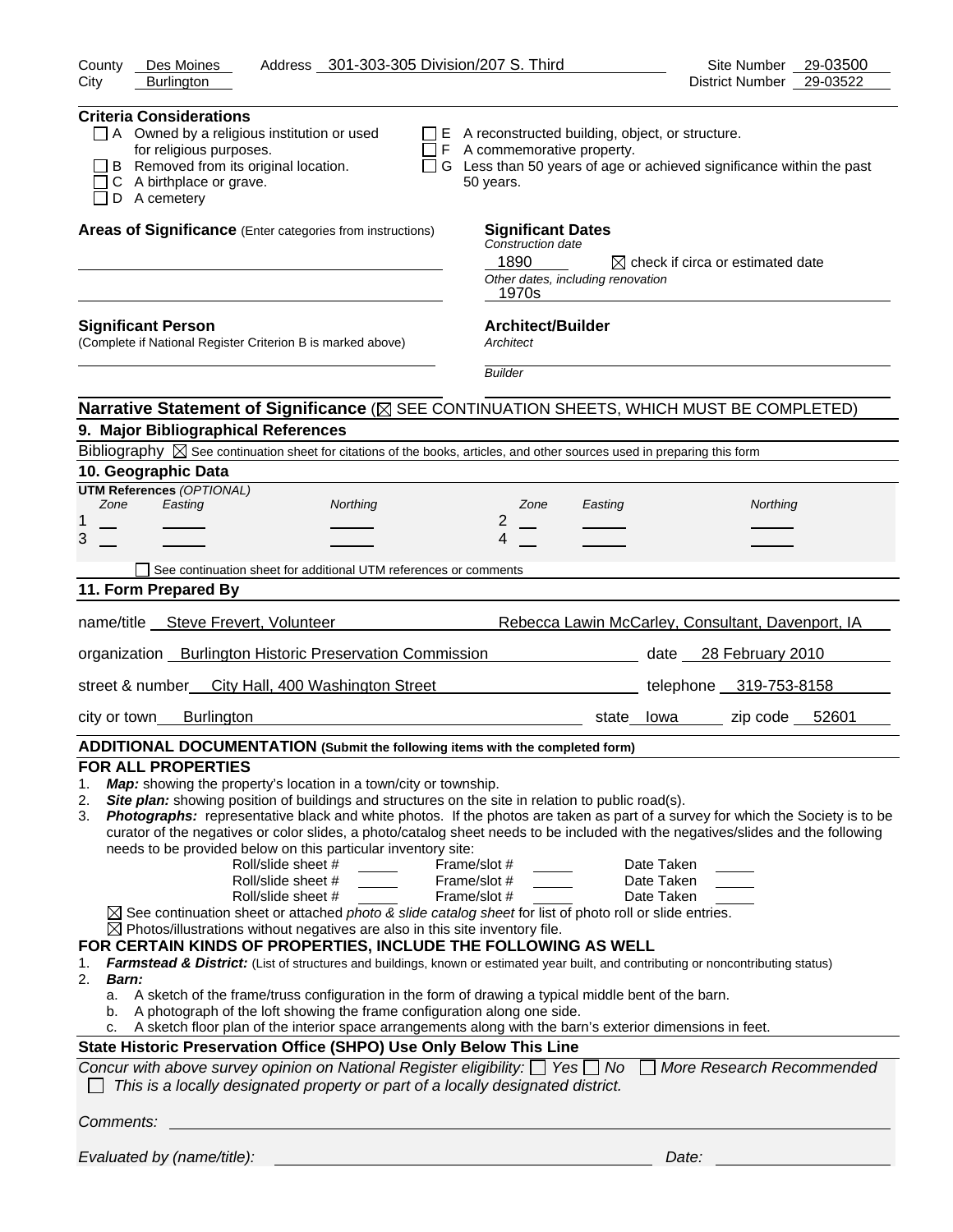Page 1

| Des Moines        |
|-------------------|
| County            |
| <b>Burlington</b> |
| City              |
|                   |

### **7. Narrative Description**

With the remodeling in the 1970s, this property appears as one property though historic research shows that it is composed of four sections. The original brick and block buildings have been obscured with the installation of blue metal siding. Windows were resized and doors replaced at this time as well. The second story was removed at this time or possibly by 1960.

#### **8. Narrative Statement of Significance**

This commercial building property does not retain sufficient integrity for eligibility to the National Register of Historic Places individually or within a historic district. It is a non-contributing building in the Manufacturing and Wholesale Historic District. The original buildings on the site were reduced in height and clad in non-historic metal siding after the period of significance.

This property is comprised of three storefronts that face onto Division St, with a rear section at 205 or 207 S. Third dating to the mid-20<sup>th</sup> century. No building is here on the 1886 Sanborn map. The building portions at 301 and 303 Division are shown as two stories on the 1892 Sanborn map with a one-story section at 305 Division (stone cutting) associated with the marble business in 303. The 301 address has a grocery. However, city directories do not list the addresses until 1904-05, when button cutter Fred Stimpson is listed at 303 ½ Division (presumably an upstairs residence). These commercial buildings saw a constant change in use over their first half century.

301 and 303 Division both appear in the 1906 city directory, with the Carlson and Thompson saloon on the corner (301) and tinner Otto Woellhaf next door (303). There are residents upstairs. The John W. Thompson saloon occupies 301 from 1907 to 1911; Woellhaf is at 303 to 1915. Thomas Salladay operates a grocery at 301 in 1913-14; from 1916 to 1921 it is the home of J. Fred Brown's billiard parlor. Brown is listed as colored and lived on the premises with his wife Mary (city directories).

305 Division is first listed as an occupied address in 1920, with the Iowa Hide & Junk Co. They were the dominant business at the site to 1938. The 1931 Sanborn map and multiple city directory listings seem to indicate that 303 and 305 were mainly used for junk storage. 301 Division housed a soft drinks business from 1922 to 1924; from 1928 to 1933 it was the grocery of Morris Iskovitz, who also lived there. From 1938 to 1942 it was the American News Co. newsstand.

The buildings were mostly vacant through World War II. 301 Division was a restaurant in city directories from 1945 to 1951. H&M Welding occupies 305 Division in 1945; this is the beginning of the property's use for repair and service businesses. Des Moines County Implement occupies 301 Division from 1951 into the 1960s. The 1952 Sanborn shows that the one-story tile block section at 207 S. 3<sup>rd</sup> Street was built (not shown on the 1931 map). It appears connected with the two-story storefront at 303 and one-story storefront at 305. An interior door also leads to the two-story store at 301.

A 1941 aerial photo shows the sections at 301 and 303 Division to be two story commercial structures, similar to the 1931 and 1952 Sanborn maps. The upper floors were removed at some point, perhaps circa 1960, when the ½ addresses are no longer listed. In fact, the ½ addresses remain vacant for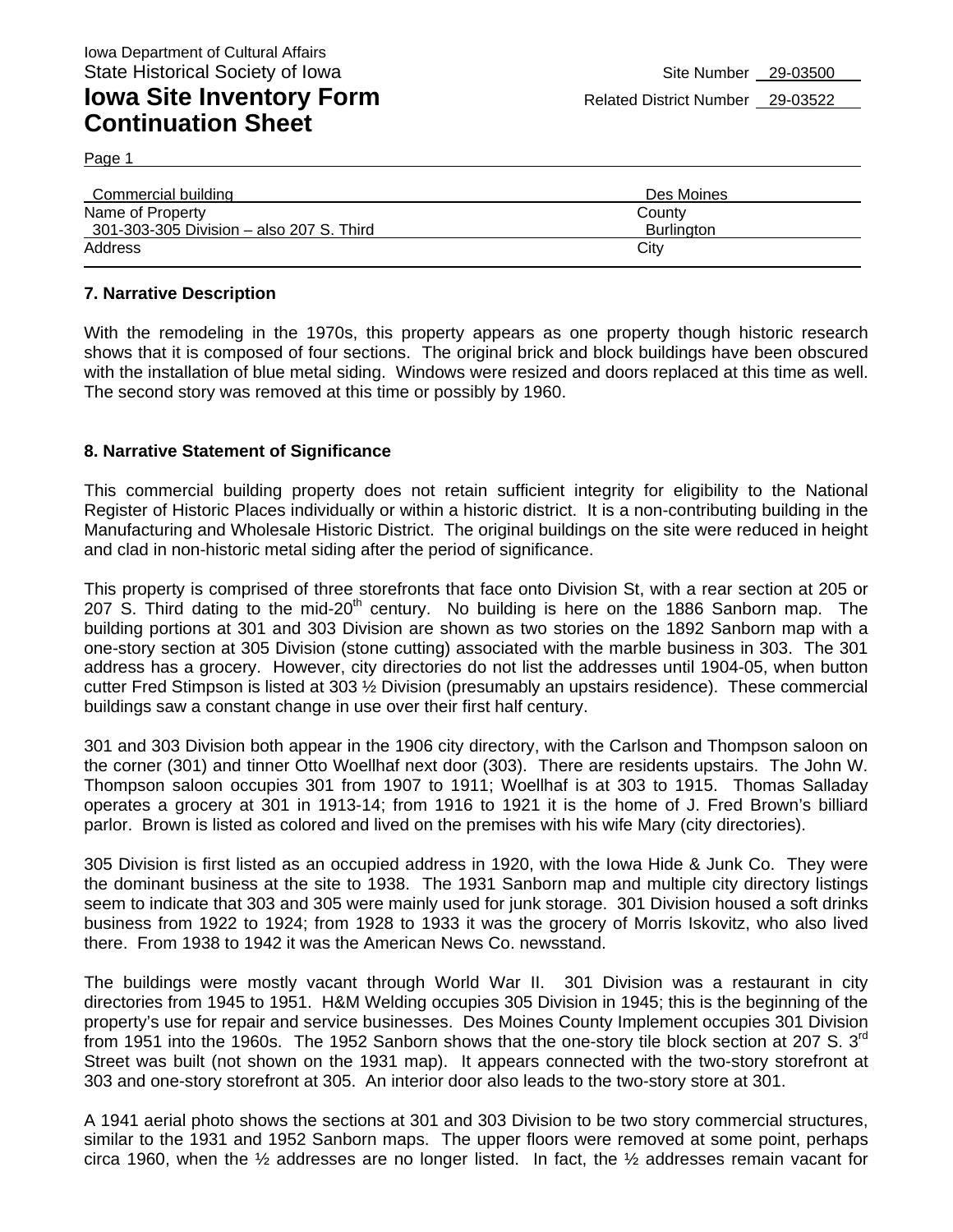Page 2

| Commercial building                      | Des Moines        |
|------------------------------------------|-------------------|
| Name of Property                         | County            |
| 301-303-305 Division - also 207 S. Third | <b>Burlington</b> |
| Address                                  | Citv              |
|                                          |                   |

most of the time after 1940. Currently, the entire set of buildings is clad in vertical metal siding and is used by an auto repair business. Other than irregular rooflines, there is no exterior indication that they were once distinct buildings with separate addresses.

#### **9. Major Bibliographical References**

*Burlington Hawk-Eye,* various articles and dates. On microfilm at the Burlington Public Library.

City Directories, Burlington, Iowa, various dates. On microfiche at the Burlington Public Library

Sanborn Map Company. "Burlington, Iowa," Fire Insurance Maps. New York: Sanborn Map Company, 1886, 1892, 1900, 1931, 1952.

Transfer books, Des Moines County Auditor's Office, Burlington, Iowa

Vertical files, Burlington Public Library, Burlington, Iowa.

Aerial photo dated 1941, on wall of Local History Room at Burlington Public Library

City directory ad, 1951, p. 63 (H&M Welding & Radiator Service)

#### **Location map**

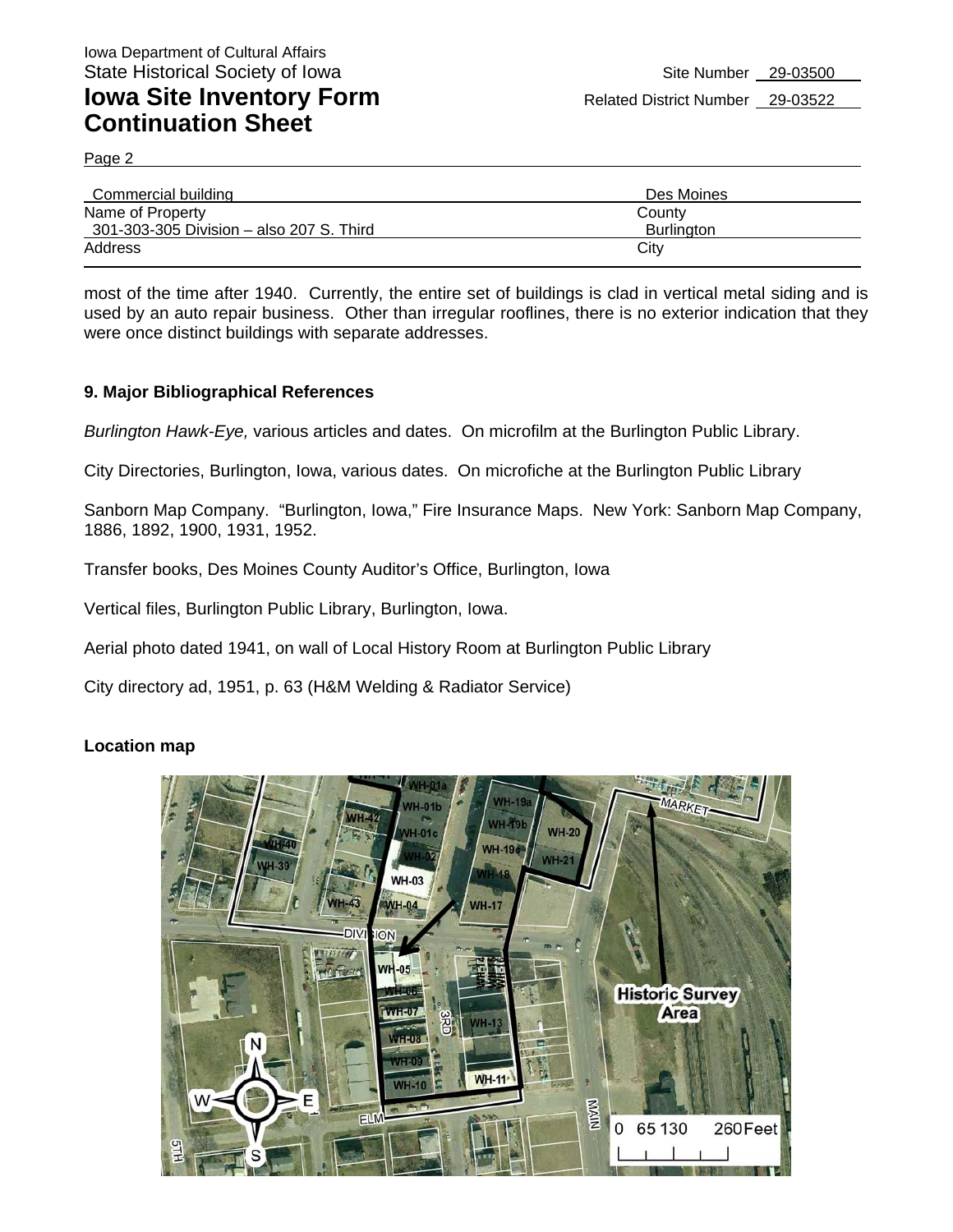Page 3

| Commercial building                      | Des Moines |
|------------------------------------------|------------|
| Name of Property                         | County     |
| 301-303-305 Division - also 207 S. Third | Burlington |
| Address                                  | City       |
|                                          |            |

### **Building plans (from assessor's website)**



*303-305 Division with 207 S. 3rd addition* 

|    | 16' H <sup>19</sup> |  |
|----|---------------------|--|
| 47 | BLDG1<br>[893]      |  |
|    |                     |  |

*301 Division*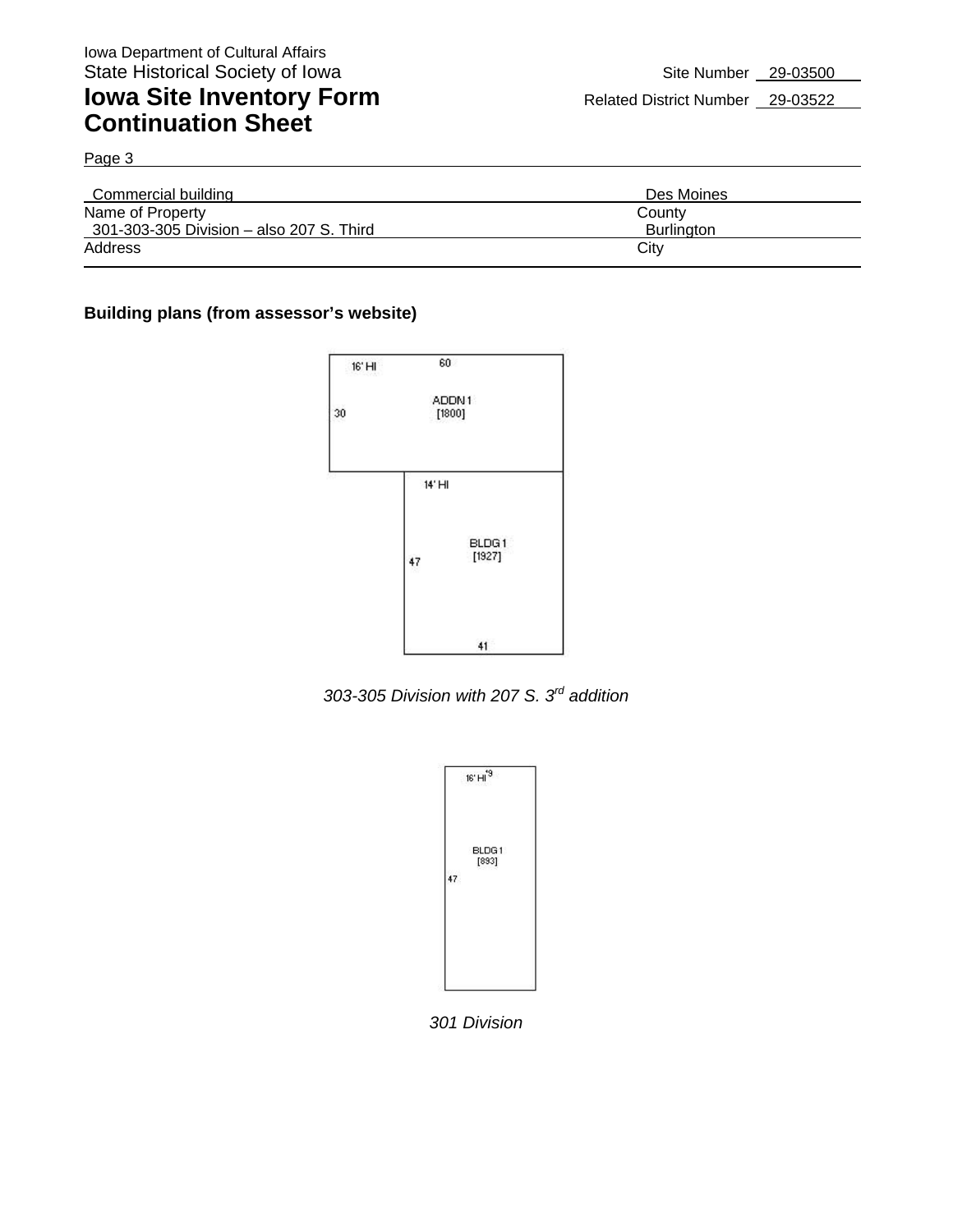Page 4

| Des Moines        |
|-------------------|
| County            |
| <b>Burlington</b> |
| City              |
|                   |

### **Photograph (digital image)**



**East side of building along 3rd Street, looking west November 2, 2009 R.L. McCarley**